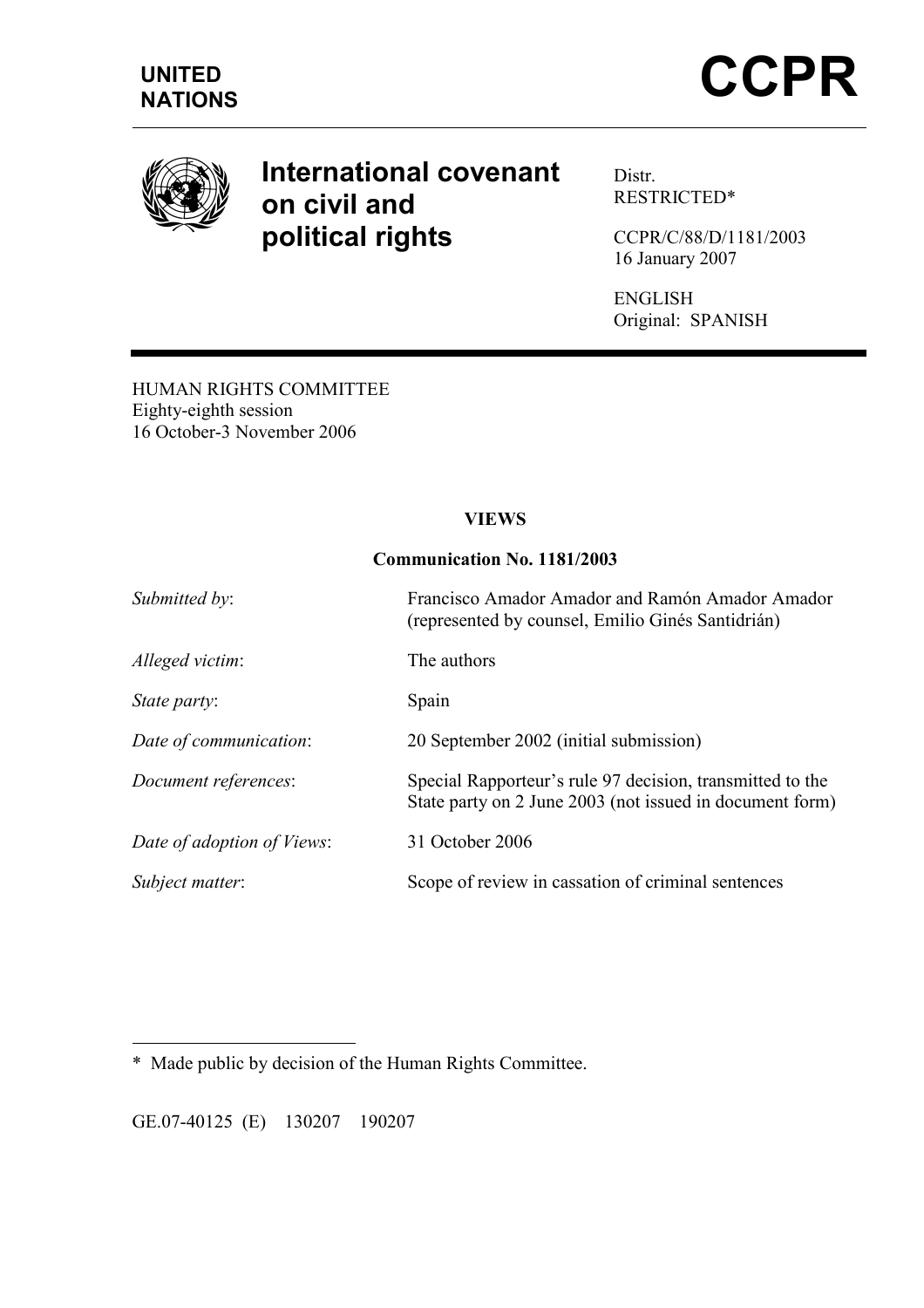CCPR/C/88/D/1181/2003 page 2

| Procedural issues:       | $\overline{\phantom{a}}$                                              |
|--------------------------|-----------------------------------------------------------------------|
| Substantive issues:      | Right to have a sentence and conviction reviewed by a<br>higher court |
| Article of the Covenant: | 14, paragraph 5                                                       |

Article of the Optional Protocol:

 On 31 October 2006, the Human Rights Committee adopted the annexed draft as the Committee's Views under article 5, paragraph 4, of the Optional Protocol in respect of communication No. 1181/2003. The text of the Views is appended to the present document.

## [ANNEX]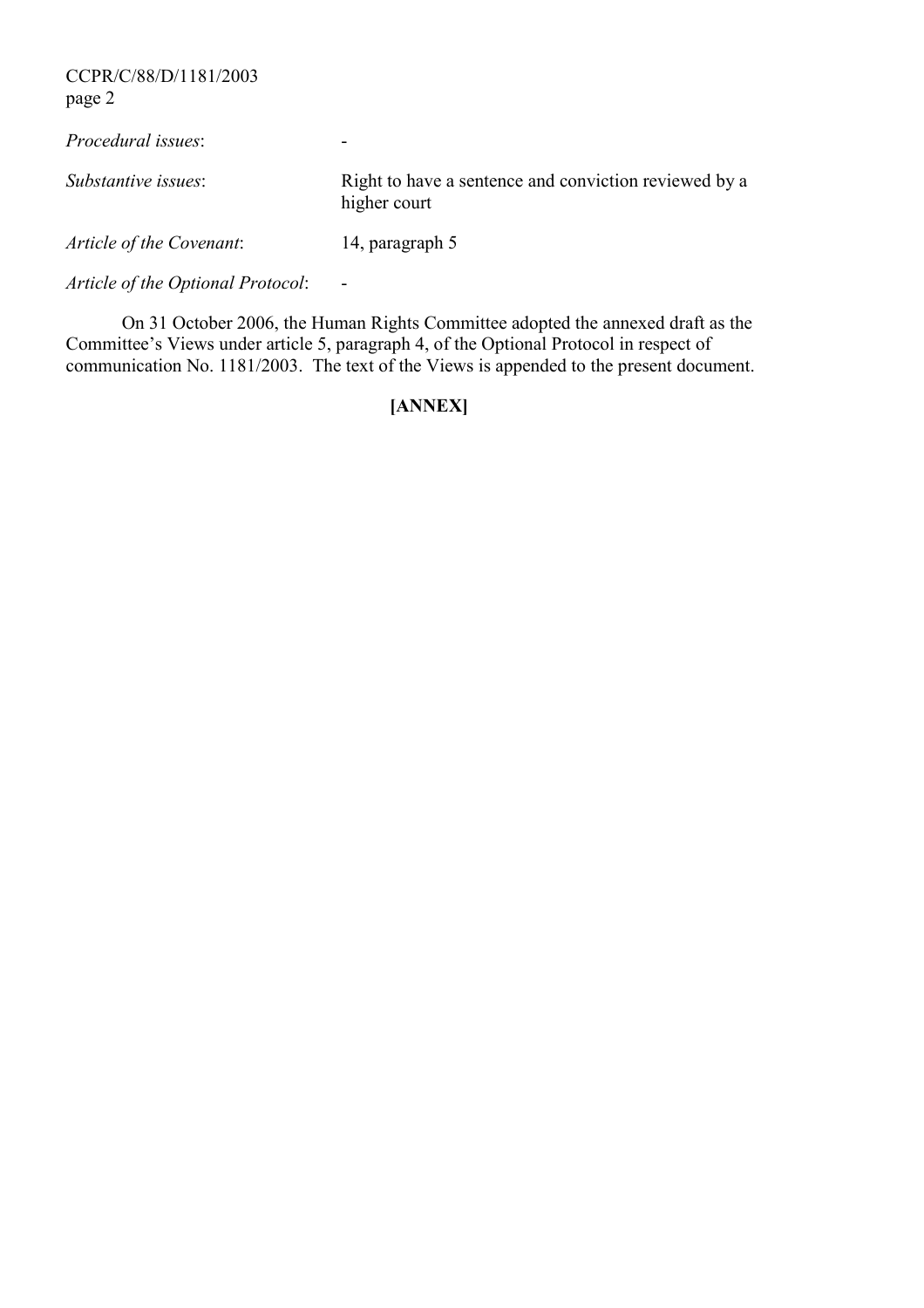#### Annex

## VIEWS OF THE HUMAN RIGHTS COMMITTEE UNDER ARTICLE 5, PARAGRAPH 4, OF THE OPTIONAL PROTOCOL TO THE INTERNATIONAL COVENANT ON CIVIL AND POLITICAL RIGHTS

#### Eighty-eighth session

#### concerning

#### Communication No. 1181/2003\*

| Submitted by:          | Francisco Amador Amador and Ramón Amador Amador<br>(represented by counsel, Emilio Ginés Santidrián) |
|------------------------|------------------------------------------------------------------------------------------------------|
| Alleged victim:        | The authors                                                                                          |
| <i>State party:</i>    | Spain                                                                                                |
| Date of communication: | 20 September 2002 (initial submission)                                                               |

The Human Rights Committee, established under article 28 of the International Covenant on Civil and Political Rights,

Meeting on 31 October 2006,

Having concluded its consideration of communication No. 1181/2003, submitted to the Human Rights Committee on behalf of Mr. Francisco Amador Amador and Mr. Ramón Amador Amador under the Optional Protocol to the International Covenant on Civil and Political Rights,

Having taken into account all written information made available to it by the authors of the communication and the State party,

Adopts the following:

 $\overline{a}$ 

#### Views under article 5, paragraph 4, of the Optional Protocol

1. The authors of the communication, which is dated 20 September 2002, are Francisco Amador Amador and Ramón Amador Amador, Spanish nationals who claim to be the

<sup>\*</sup> The following members of the Committee participated in the examination of the present communication: Mr. Abdelfattah Amor, Mr. Nisuke Ando, Mr. Prafullachandra Natwarlal Bhagwati, Mr. Alfredo Castillero Hoyos, Mr. Edwin Johnson, Mr. Walter Kälin, Mr. Ahmed Tawfik Khalil, Mr. Rajsoomer Lallah, Mr. Michael O'Flaherty, Ms. Elisabeth Palm, Mr. Rafael Rivas Posada, Sir Nigel Rodley, Mr. Ivan Shearer and Mr. Hipólito Solari-Yrigoyen.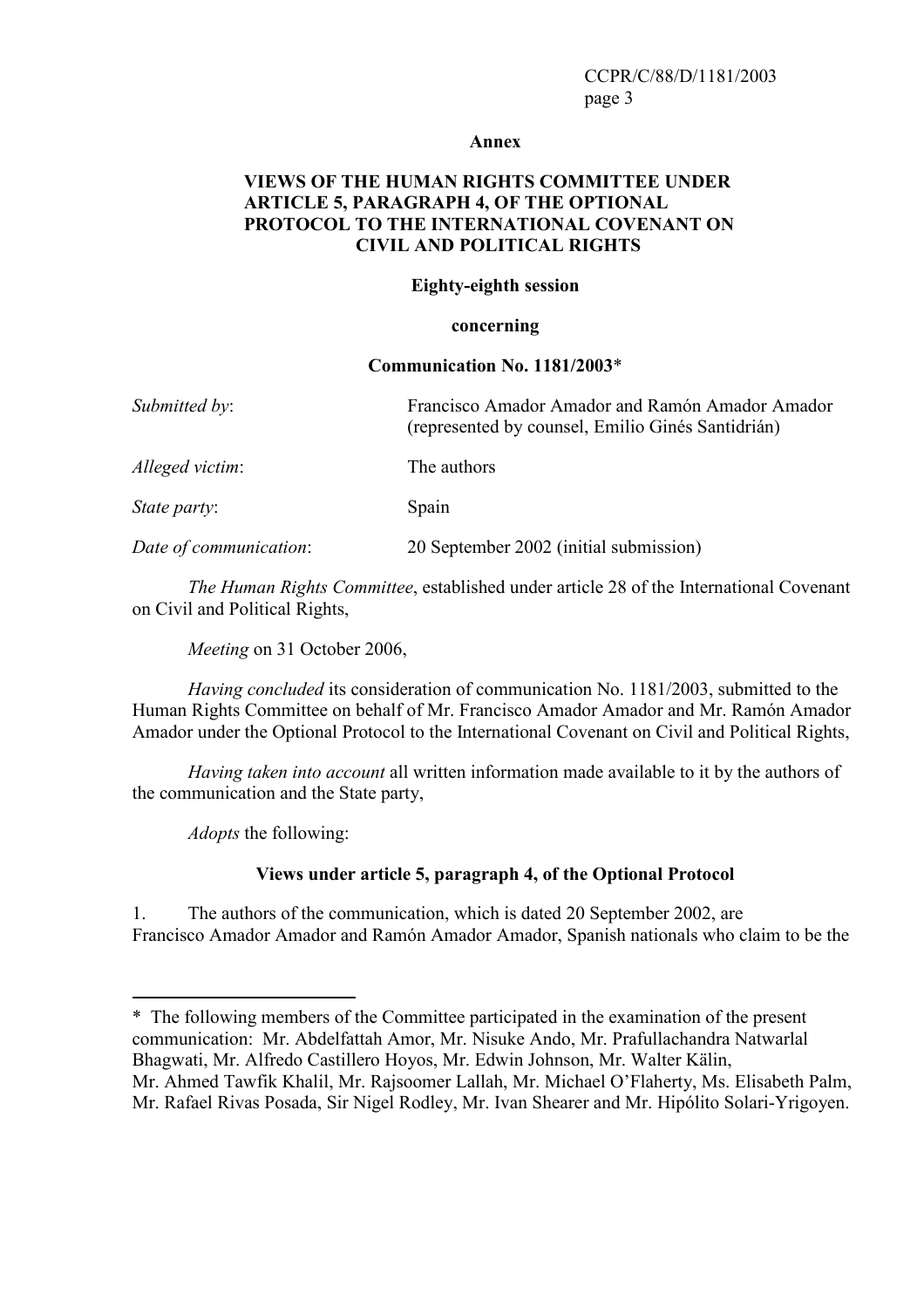CCPR/C/88/D/1181/2003 page 4

victims of a violation by Spain of article 14, paragraph 5, of the International Covenant on Civil and Political Rights. The authors are represented by Mr. Emilio Ginés Santidrián. The Optional Protocol entered into force in Spain on 25 April 1985.

## Factual background

2.1 In a judgement dated 12 December 2000, the Almería Provincial Court found the authors guilty of an offence against public health (drug trafficking), with the aggravating circumstance of recidivism, and sentenced them both to 10 years' imprisonment and a fine of 20 million pesetas (about  $\epsilon$ 120,200), with an additional penalty of disqualification from public service or office for the duration of the sentence.

2.2 The authors submitted an appeal in cassation to the Supreme Court, alleging: (a) a violation of the right to be presumed innocent, on the grounds of the inadequacy of the evidence presented in the trial court; (b) a violation of the right to due process, on the grounds that the search of the house where the drugs were found had been overseen by an official of the investigating court and not the court registrar; and (c) a violation of the right to be presumed innocent, on the grounds of the refusal to admit expert evidence submitted by the defence.

2.3 The Supreme Court considered these grounds for cassation in a judgement dated 2 January 2002. It found that the use of a court official rather than the court registrar in the above-mentioned search procedure was not unlawful, since the possibility of replacing the registrar with a competent official was provided for by law. It also rejected the authors' claim that their right to be presumed innocent had been violated as a result of the inadequacy of the evidence presented. It pointed out that the trial court had based the authors' conviction on an incriminating statement made by another person implicated in the case, on the authors' presence in the house where the cocaine was being kept, and on the fact that they emerged from that house with other defendants when the police arrived. The Supreme Court concluded that the evidence for the prosecution had been lawfully obtained, presented in oral proceedings in accordance with due process, and objectively evaluated by the trial court; the latter had, moreover, explained the reasons underlying its conclusion, and had thus respected the defendants' right to be presumed innocent. However, the Court did partially accept the third allegation that the refusal to hear expert evidence on the exact quantity of trafficked cocaine had constituted a violation of the authors' right to be presumed innocent. The Court found that, given the lack of clarity on the exact quantity of trafficked drugs as a result of discrepancies in the pretrial proceedings, evidence submitted by the authors should have been examined in order to determine the quantity involved. The Supreme Court therefore allowed part of the appeal and reduced the sentence to seven years' imprisonment; it also withdrew the fine, but upheld the remaining elements of the contested sentence.

2.4 The authors submitted an application for *amparo* to the Constitutional Court, claiming a violation of the right to be presumed innocent, on the grounds that the house search had been invalid and that there was no evidence that the trafficked substance was a narcotic. The application was rejected on 1 July 2002 as manifestly devoid of substance with regard to the Constitution. The Constitutional Court held that, as a warrant had been granted, the manner in which the search had been conducted was within the bounds of legality. Concerning the second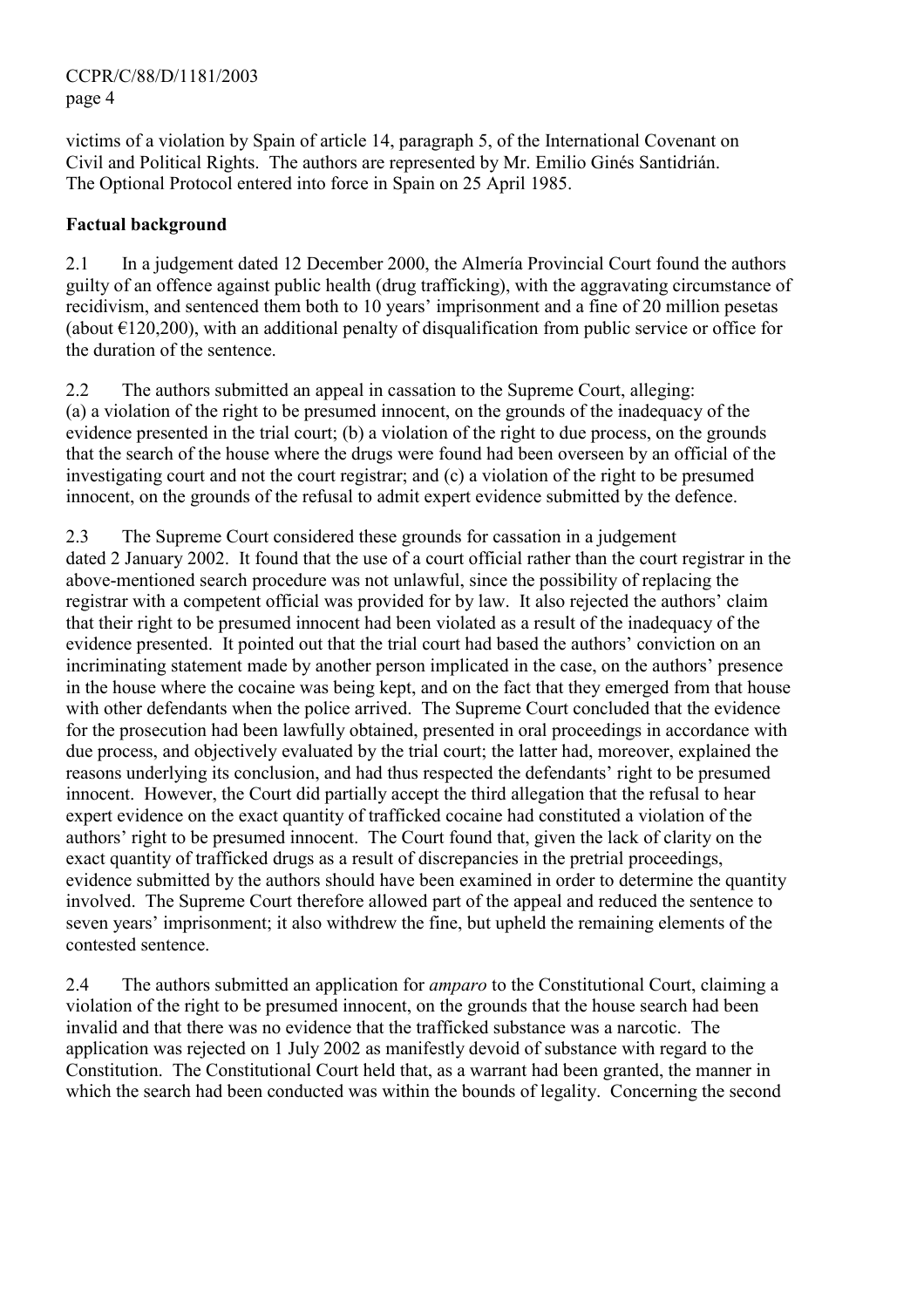ground for the application, the Court deemed that the seizure of the substance, the expert evidence and witnesses' testimony were sufficient to constitute incriminating evidence regarding the nature of the substance.

## The complaint

3.1 The authors claim a violation of article 14, paragraph 5, of the Covenant, arguing that the Spanish judicial system provides no effective right of appeal in cases involving serious offences, since provincial court judgements are subject to an appeal in cassation before the Supreme Court on very limited legal grounds only. Such appeals allow no reappraisal of the evidence, as all factual determinations by the lower court are final. In any complaint to the Supreme Court regarding an error of fact in the weighing of the evidence, the Supreme Court refers back to the lower court's appraisal of that evidence, which demonstrates the inadequacy of the Spanish legal process. The Supreme Court does not have the status of an appeal court and is consequently barred from re-examining the evidence; as it has no direct access to the evidence, it cannot determine what conclusions should be drawn therefrom.

3.2 When an appeal is lodged with the Supreme Court against an error of fact in the appraisal of the evidence, the Supreme Court refers back to the trial court's appraisal of the evidence, whereas an appeal court would be required to invoke the safeguards contained in the Covenant; this reveals the inadequacy of the Spanish legal process and, thus, a violation of the authors' rights.

3.3 The authors refer to the Committee's established jurisprudence to the effect that article 14, paragraph 5, of the Covenant requires a full appraisal of the evidence and the conduct of the trial. They argue that the real thrust of article 14, paragraph 5, is the principle of a full second hearing for the convicted person, not as a means of rectifying errors made during the first hearing, but as a realization of the right of the accused to be sentenced on the basis of a double finding - first by the trial judge and then by a collegiate appeal court.

3.4 The authors cite a decision by the Criminal Division of the Supreme Court, dated 25 July 2002, which states that, on the basis of Human Rights Committee decisions, the Supreme Court has extended the concept of points of law affording grounds for an appeal in cassation beyond the traditional limits. At the same time, its case law has reduced the points of fact excluded by the remedy, so that it now excludes only those that would require resubmission of the evidence in order to permit its re-evaluation.

## State party's observations on admissibility

4.1 In its observations of 4 August 2003, the State party maintains that the communication should be declared inadmissible on the grounds that domestic remedies have not been exhausted or, failing that, on the grounds that it is totally without merit. The authors confine their complaint to the proposition that an appeal in cassation does not meet the requirements of article 14, paragraph 5, of the Covenant. Yet the ruling handed down following just such an appeal found partly for the authors and corrected, in their favour, facts that had been declared proven in the lower court's judgement. It appears from the Constitutional Court ruling that the authors at no time claimed a violation of the right to a review of the conviction and sentence handed down by the lower court, or of article 14, paragraph 5, of the Covenant.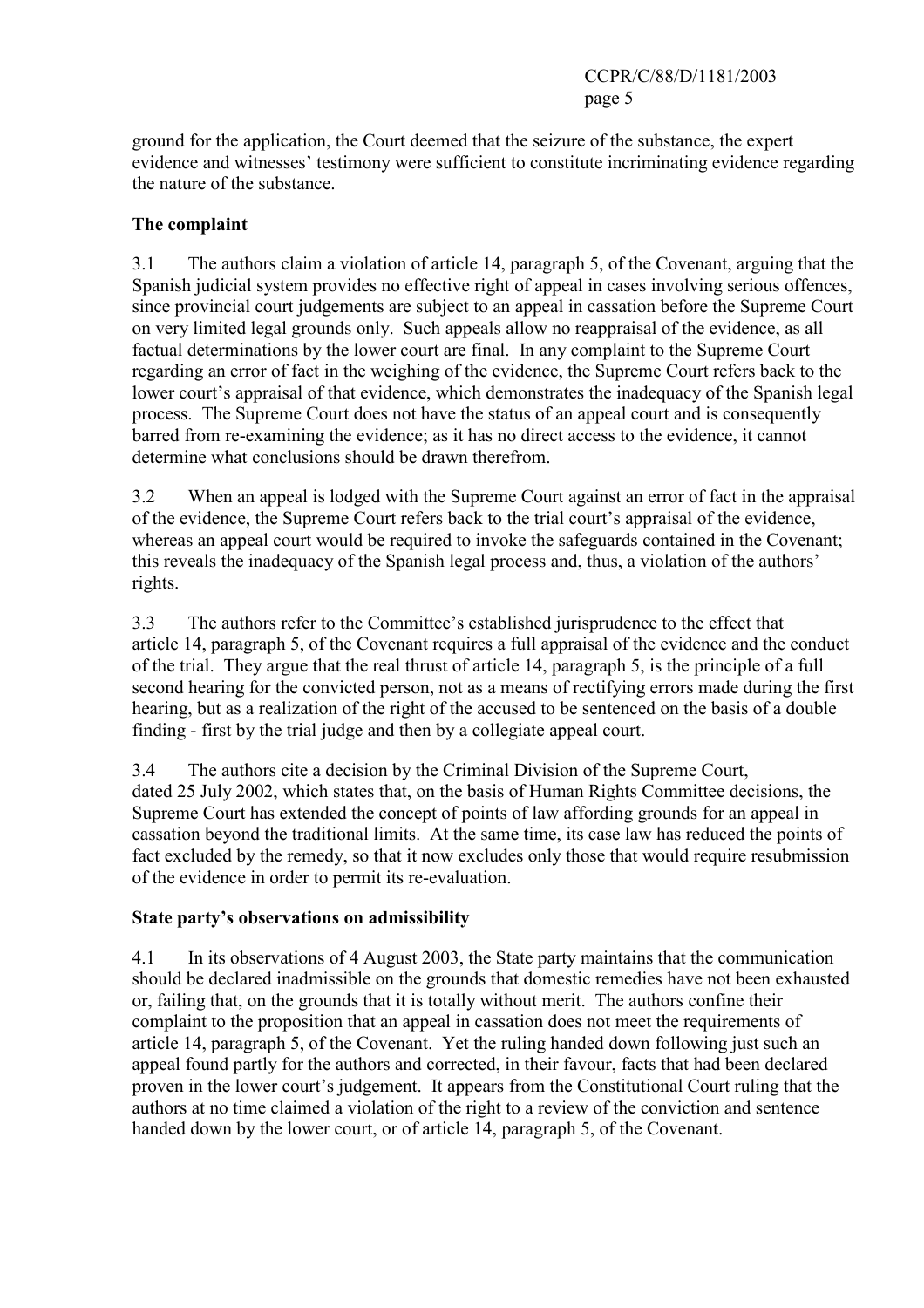4.2 Furthermore, it is clear from the Supreme Court's ruling that it conducted a thorough re-examination of the facts and evidence in the course of the appeal in cassation, and that the resulting reassessment of the facts deemed to have been proven was in the authors' favour. Under the circumstances, it is paradoxical to claim that a re-examination of the facts is limited under an appeal in cassation, when the ruling resulting from such an appeal shows that the facts were very thoroughly re-examined. The State party therefore concludes that the Committee should dismiss the communication as without merit.

## Authors' comments

5.1 In their comments of 22 January 2004, the authors contend that the remedy of *amparo* in Spain is restricted in terms of the grounds on which an application may be based. These do not include the right to a second hearing, because such a right is not provided for in Spanish legislation on criminal cases falling under the jurisdiction of the provincial courts or the High Court. It is thus not possible to invoke article 14, paragraph 5, of the Covenant as the basis for either an appeal in cassation or an application for *amparo*. However, as in other cases that have come before the Committee, the Supreme Court judges who heard the appeal in cassation submitted by the authors have themselves noted that Spain's cassation procedure suffers from a number of shortcomings. The State party has on several occasions given the Committee assurances that it would carry out the necessary legislative reforms to introduce a second hearing in all criminal proceedings and reform the procedure for appeals in cassation to the Supreme Court in criminal cases. To date no such legislative reform has been carried out.

5.2 The authors argue that the principle of the presumption of innocence remained fully applicable following the trial in the lower court, which failed to consider evidence such as quantitative or qualitative analyses of the impounded substance. This was one of the reasons why the Supreme Court was obliged, in its wisdom, to quash part of the sentence. Since it could not hold the trial again, the authors had to be satisfied with a reduction of their sentence. The logical procedure would have been for the authors to be given a second trial in which the evidence of their innocence was examined.

## Committee's decision on admissibility

6.1 On 4 July 2005, during its eighty-fourth session, the Committee considered the admissibility of the communication.

6.2 With respect to the State party's contention that domestic remedies had not been exhausted because the authors had not invoked a violation of their right to a review of the conviction and sentence during the amparo proceedings, the Committee observed, on the basis of the case before it and its previous decisions, that amparo was not an adequate mechanism for dealing with allegations regarding the right to a second hearing under the Spanish criminal justice system. It therefore concluded that domestic remedies had been exhausted.

6.3 The Committee concluded that the authors' complaint raised significant issues with respect to article 14, paragraph 5, of the Covenant and that those issues should be considered on the merits.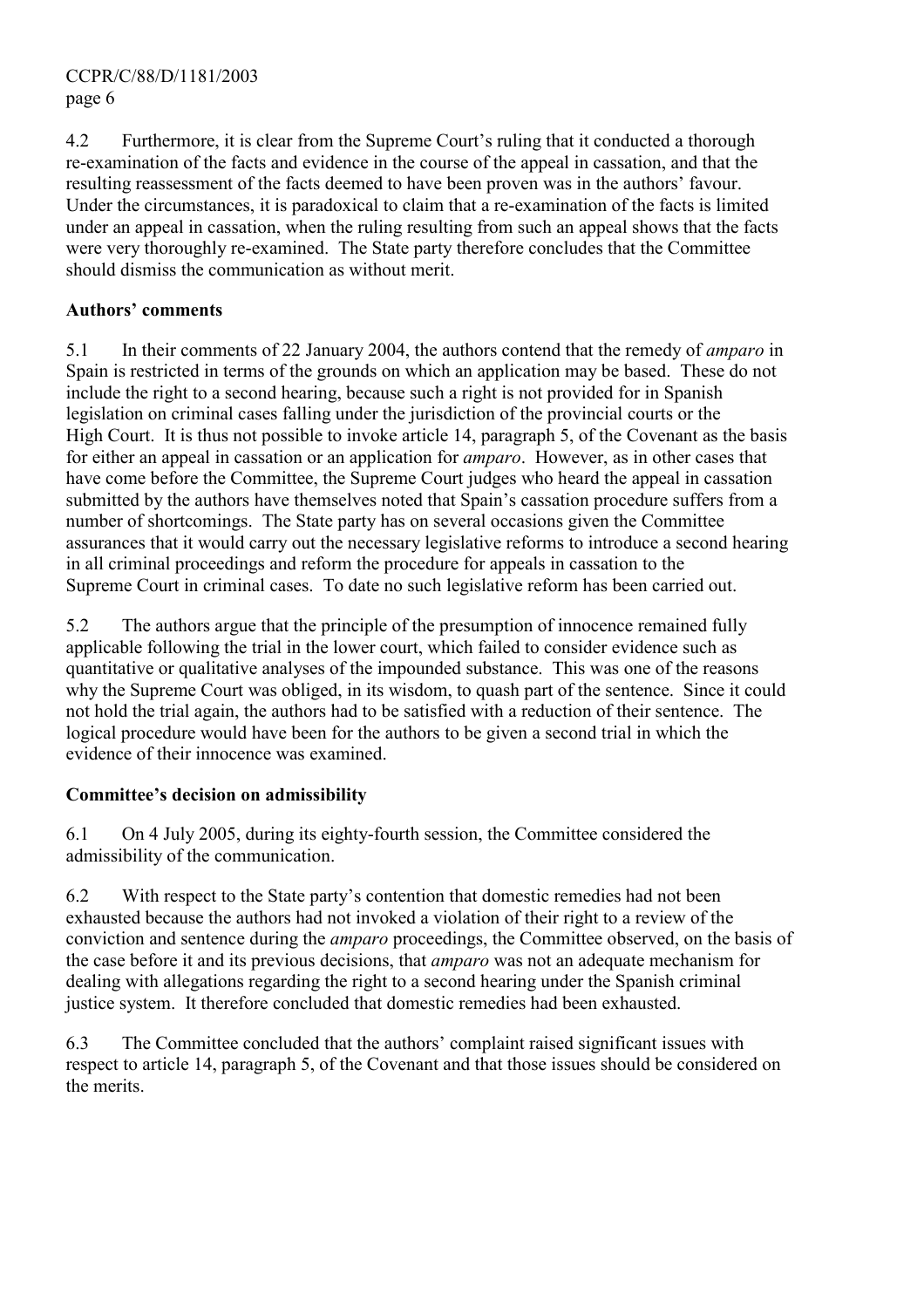## State party's observations on the merits

7.1 In its observations of 25 January 2006, the State party recalls that the Committee, in its decisions on earlier communications relating to article 14, paragraph 5, of the Covenant, considered the compatibility of each individual case with the Covenant without conducting a theoretical review of the Spanish legal system. It cites the Committee's decisions in communications Nos. 1356/2005 (Parra Corral v. Spain), 1059/2002 (Carvallo Villar v. Spain), 1389/2005 (Bertelli Gálvez v. Spain) and 1399/2005 (Cuartero Casado v. Spain), in which the Committee determined that the remedy of cassation in criminal cases met the requirements of the Covenant, and declared those communications inadmissible. It also cites a judgement of the Constitutional Court of 3 April 2002 (STC 70/02) in which the Court declares that there is a "functional similarity between the remedy of cassation and the right to the review of a conviction and sentence, as set out in article 14, paragraph 5, of the Covenant, provided that the concept of review by the court of cassation is interpreted broadly … It is incorrect to state that our system of cassation is restricted to an analysis of legal and formal issues and that it does not allow for a review of the evidence … Currently, under article 852 [of the Criminal Procedure Act], the remedy of cassation may be invoked for any violation of a constitutional precept. And, under article 24, paragraph 2 [of the Constitution] (trial with due process and presumption of innocence), the Supreme Court may review the legitimacy of the evidence on which the judgement is based and determine whether it is sufficient to outweigh the presumption of innocence and the reasonableness of the conclusions drawn. Therefore, [the applicant] does have a mechanism for a full review, in the sense that it is possible to reconsider not only the points of law but also the facts on which the finding of guilt is based, by reviewing the application of procedural rules and the evaluation of the evidence".

7.2 The State party notes that, in the case under consideration, the decision in cassation demonstrates that the sentence handed down by the trial court was very thoroughly reviewed, in that elements related to the presumption of innocence - namely, the evidence for the prosecution and an error in the appraisal of the evidence - were considered. Both these elements are suitable starting points for a review of the facts. In this case, moreover, the outcome of the review of the facts deemed to have been proven in the lower court was in the authors' favour, and it is therefore paradoxical, in the view of the State party, that they should be arguing that no review of the sentence and verdict was possible.

## Authors' comments

8.1 On 3 March 2006, the authors submitted their observations on the merits. They point out that since the Committee issued its Views stating that the right to a second hearing was violated in the Spanish cassation procedure, more than 10 top legal authors have published studies supporting the Committee's position.

8.2 They add that a report on Spain by the Commissioner for Human Rights of the Council of Europe emphasized the Spanish Government's failure to comply with the Committee's Views on the right to a second hearing in the Spanish cassation procedure and invited the State party to comply with the Committee's demands in this area.